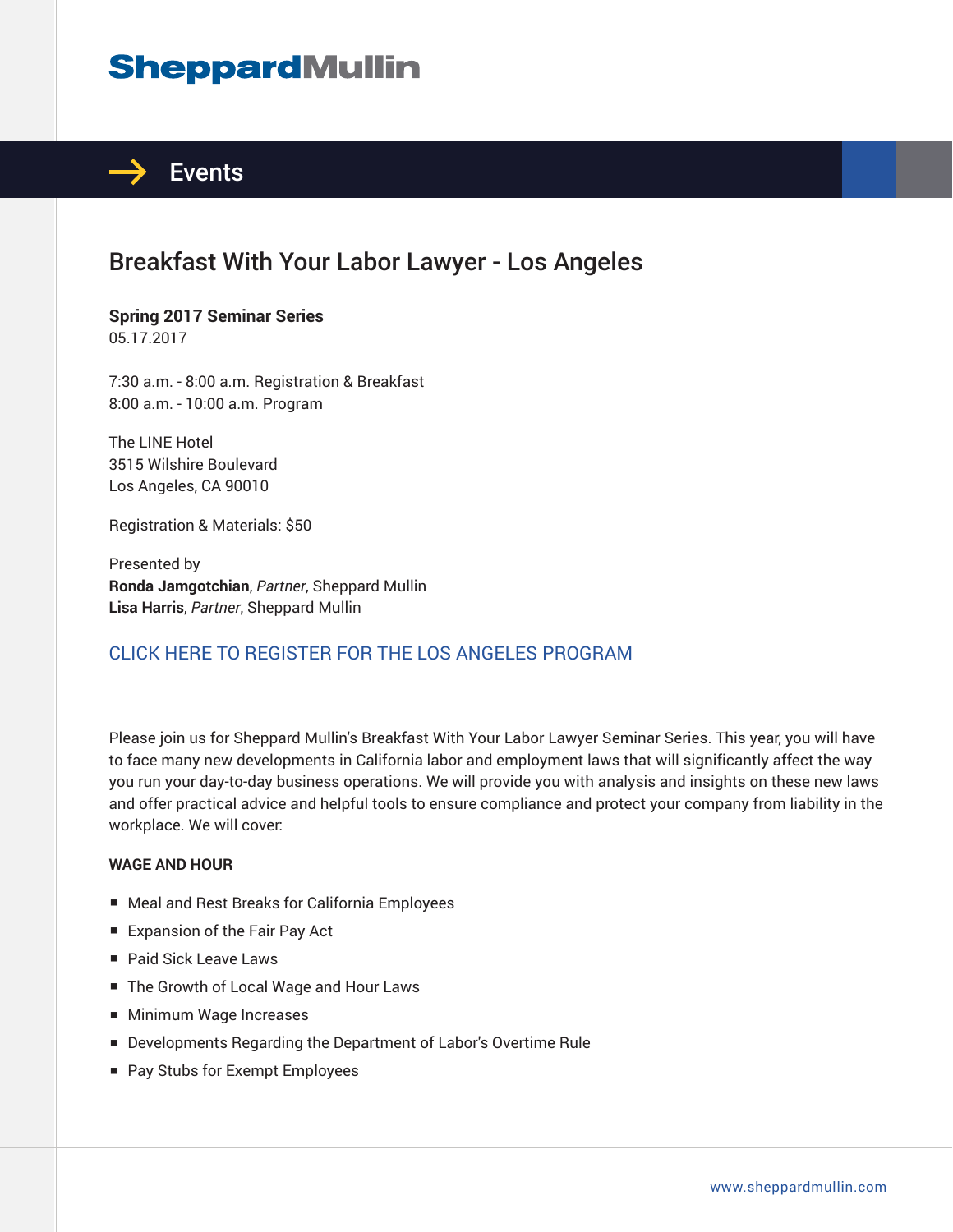#### **HIRING, FIRING, AND OTHER PERSONNEL ISSUES**

- Restrictions on Use of Criminal History Information
- New Considerations for Employment Agreements
- Protections for Domestic Violence, Sexual Assault, and Stalking Victims
- Marijuana Use in the Workplace
- All-Gender Restrooms (AB 1732)
- New Workplace Health and Safety Laws
- Revised EEOC Enforcement Priorities

#### **DISABILITIES, ACCOMMODATIONS & LEAVES OF ABSENCE**

- "Associational" Disability Discrimination
- Recent EEOC Guidance on Disabilities and Leaves of Absence
- Paid Family Leave Expansion (AB 908)

#### **WHISTLEBLOWER UPDATE**

- Whistleblower Complaints Continue to Increase
- OSHA's Recommended Practices for Anti-Retaliation Programs
- Whistleblower Compliance Issues for Separation Agreements and Settlements

#### **ARBITRATION AGREEMENTS**

- The Enforceability of Class Action Waivers
- Availability of Class Arbitration

#### **EXPECTED TRENDS / ISSUES FOR 2017**

- Transgender Rights
- Local Wage Enforcement Activity
- Pending California Supreme Court Decisions
- Potential Expansion of Parental Leave Rights in California
- Potential Effects of the Trump Administration on Employment Laws

*Our attorneys will be available after the presentation to answer all of your legal questions. If you have colleagues who share your interest in this topic, please invite them to attend with you. We look forward to seeing you for this informative, engaging and interactive seminar.*

#### **MCLE Credit**

This activity complies with standards for Minimum Continuing Legal Education prescribed by the California State Bar and is approved for 2 hours of MCLE credit.